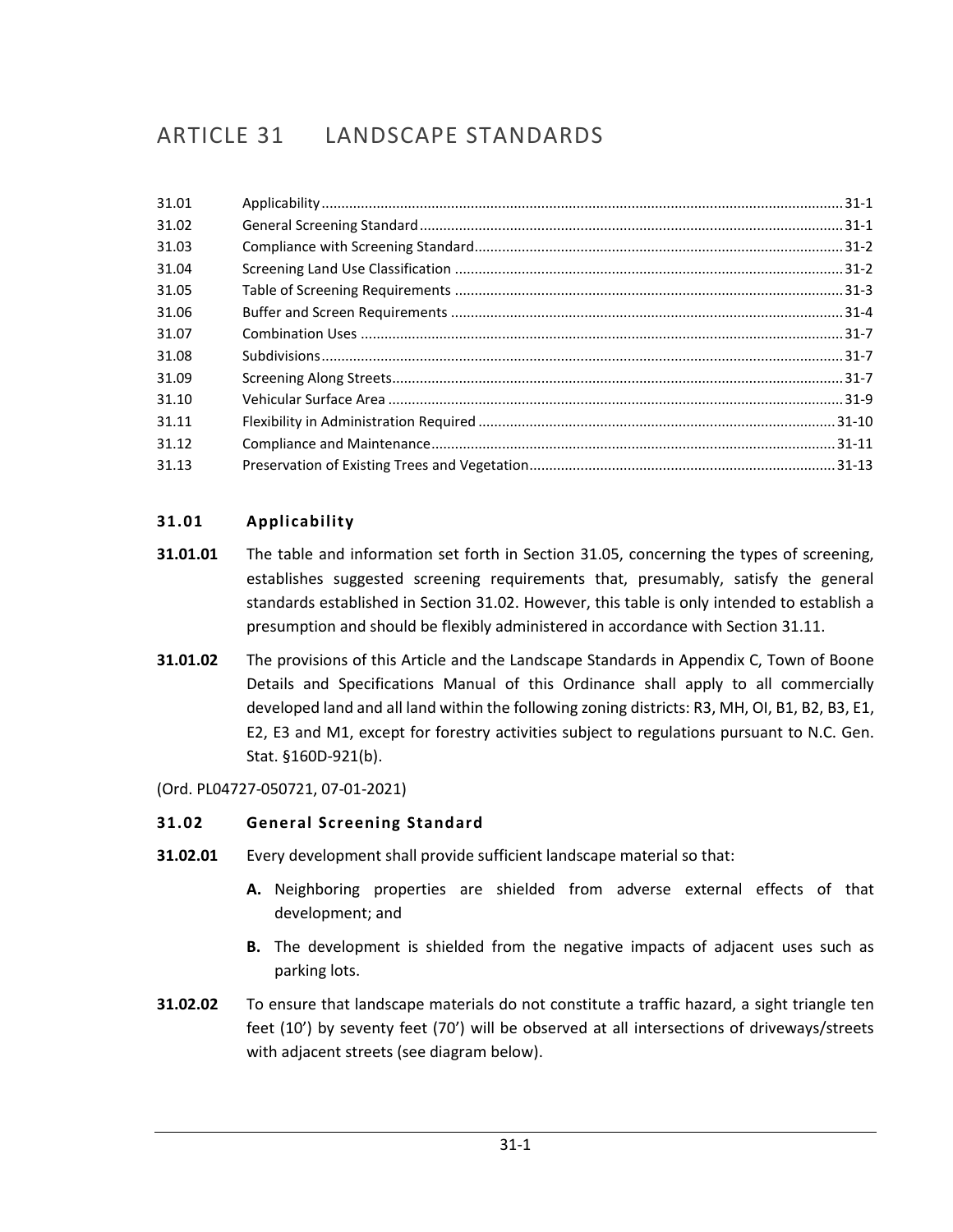

- **A.** Required street trees shall be planted outside of the sight triangle area.
- **B.** Shrubs planted within sight triangles shall be of a type with a maximum mature height of twenty-four inches (24").

#### <span id="page-1-0"></span>**31.03 Compliance with Screening Standard**

- **31.03.01** To determine the required screening, the following steps shall be taken:
	- **A.** Identify the classification of the proposed land use and all adjacent uses listed in Section 31.04 Screening Land Use Classification.
	- **B.** Use the Table of Screening Requirements in Section 31.05 to determine the appropriate letter designation for each abutting area. If the abutting area is undeveloped, the required screening shall be that which would be required for a use necessitating the greatest visual obstruction.
	- **C.** Match the letter designation obtained from Section 31.05 Table of Screening Requirements with Section 31.06 Buffer and Screen Requirements to determine the required screening.
	- **D.** The screening requirements established in this Article apply to all land uses except where specific requirements are established for uses elsewhere in this Ordinance.

#### <span id="page-1-1"></span>**31.04 Screening Land Use Classification**

- **31.04.01** Listed below are the classifications of land uses that will determine the required screening established in Section 31.05, Table of Screening Requirements. The land uses are keyed to the Table of Principal Uses contained in Article 15.
	- **A. Classification I**: 1.01 Single-Family Dwelling, 1.02-1.04 Manufactured Homes, 1.05 Manufactured Home Park, 2.01 Family Care Home, 3.01 Home for Survivors of Domestic Violence, 13.01-13.02 Garden
	- **B. Classification II**: 1.06-1.07 Duplex, 1.08-110 Townhouse, 1.11-13 Multi-Family Dwelling, 1.14 -1.16 Multi-Family Dwelling in Mixed-Use, 1.17 Adult Living Community, 2.02 Family Care Institution, 2.03-2.04 Halfway House, 2.05 Residential Care Facility, 2.06 Fraternity or Sorority Dwelling, 2.07 Boarding House, 3.02-3.03 Shelter for Homeless, 3.04-3.05 Bed and Breakfast, 3.06 Vacation Rental, 4.04 Cemetery, 5.01-5.03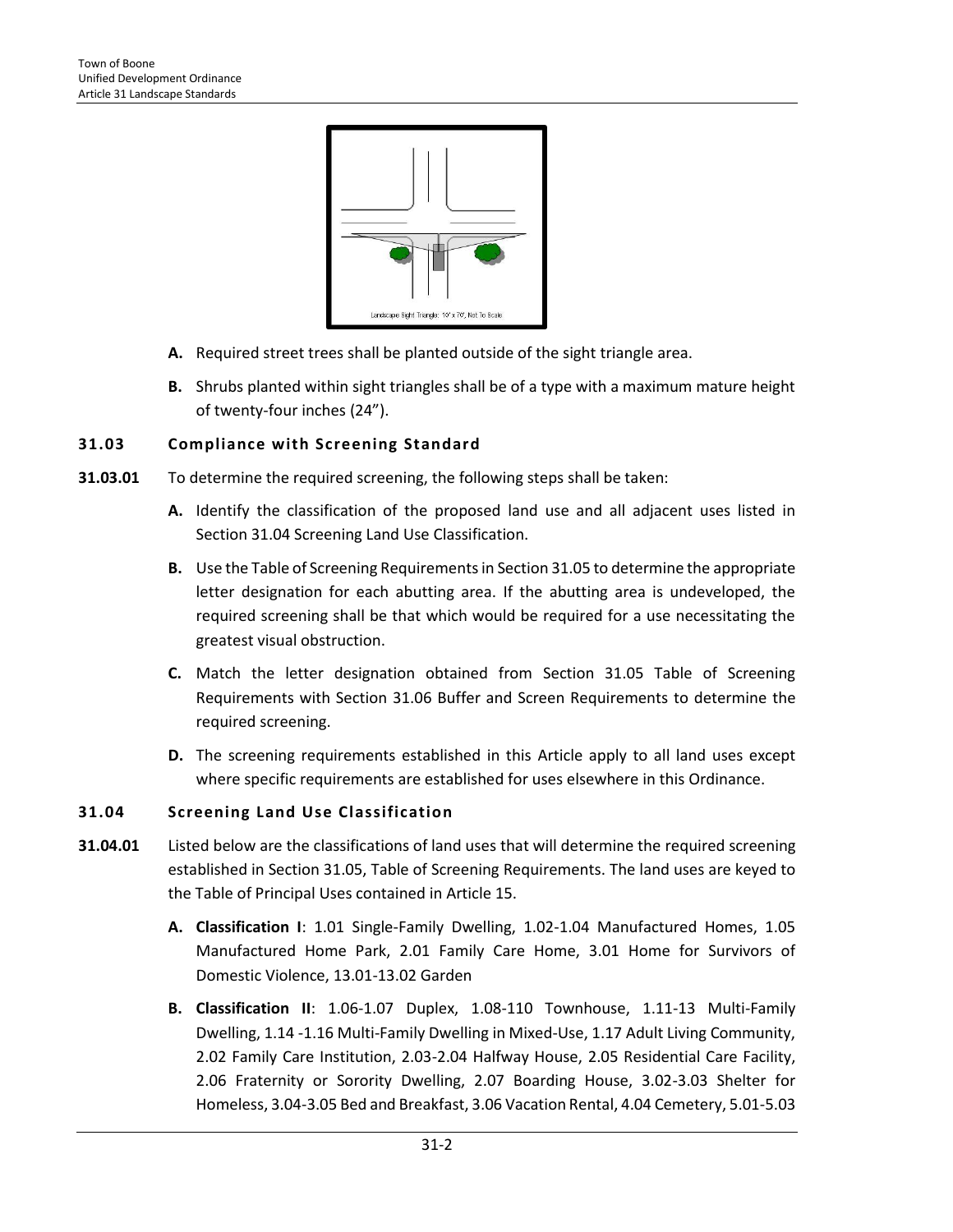Cultural Facility, 5.04-5.05 Recreation Facility, 5.07 Event Venue, 5.12 Police Substation, 5.13-5.15 Utility Facility, 5.16 Government Facility, 6.01-6.02 Utility Facility, 8.01-8.03 Religious Assembly, 9.0 Education, 12.04 Outdoor Theater, 12.07 Event Venue, 12.10-12.11 Recreation Facility

- **C. Classification III**: 3.08 Motel, 3.09-3.11 Hotel, 4.01 Airport/Landing Strip, 4.02 Heliport, 4.03 Funeral Home Establishment, 4.05-4.06 Post Office, 5.06 Government Recreation Facility Category 3, 5.08-5.09 Government Event Venue, 8.04-8.05 Club/Lodge, 10.0 Daycare, 11.0 General Sales and Service,; 12.01 Indoor Shooting Range, 12.03 Indoor Theater, 12.06-12.07 Event Venue; 12.08 Campground and Recreational Vehicle Park, 12.12 Recreation Facility, 13.03-13.04 Agricultural Operation, 13.07 Custom Slaughterhouse, 14.01 Microbrewery, 14.02 Brewpub, 14.03 Brewery/Distillery, 14.05 Winery Associated with a Vineyard, 14.06 Winery, 14.09 Machine/Welding Shop, 15.0 Parking, 16.01 Mini-Storage, 16.02 Outdoor Storage, 16.03 Warehouse, 17.0 Transportation, 18.01Recycling Drop-off Station, 19.0 Particular Activities which pose Particular Concerns about Public Health
- **D. Classification IV**: 4.07 Animal Sanctuary, 5.10 Landfill, 5.11 Solid Waste Processing, 7.0 Telecommunications (excluding 7.01, 7.03, and 7.10), 12.09 Coliseum, 14.08 Extraction of Earth Materials, 14.10 Manufacturing Other, 16.04 Fuel Storage Facility, 18.04 Recycling and Salvage

(Ord. PL03076-090919, 11-19-2019)

# <span id="page-2-0"></span>**31.05 Table of Screening Requirements**

**31.05.01** The Table of Screening Requirements shall be used to determine screening requirements between adjacent land uses.

| Proposed<br><b>Land Use</b> | Adjacent<br><b>Permitted Land</b><br><b>Use</b><br><b>Classification</b> |   |   |    | <b>Adjacent Zone with</b><br><b>Nonconforming Use</b> |                        | <b>Adjacent Public or</b>            |  |
|-----------------------------|--------------------------------------------------------------------------|---|---|----|-------------------------------------------------------|------------------------|--------------------------------------|--|
| Classification              |                                                                          | Ш | Ш | IV | <b>Residential</b>                                    | <b>Non-Residential</b> | <b>Private Street</b>                |  |
| $\mathbf{I}$                |                                                                          | A | A | А  | B                                                     | A                      | 10' Street Yard<br>See Section 31.09 |  |
| Ш                           |                                                                          | B | A | А  | B                                                     | A                      | 10' Street Yard<br>See Section 31.09 |  |
| IV                          | C                                                                        | C | C | A  | C                                                     | C                      | 25' Street Yard<br>See Section 31.09 |  |

**31.05.02** Three basic types of screening are hereby established and are used as the basis for the table. Compliance of planted vegetation screens or natural vegetation will be judged on the basis of the average mature height and density of foliage of the subject species, or field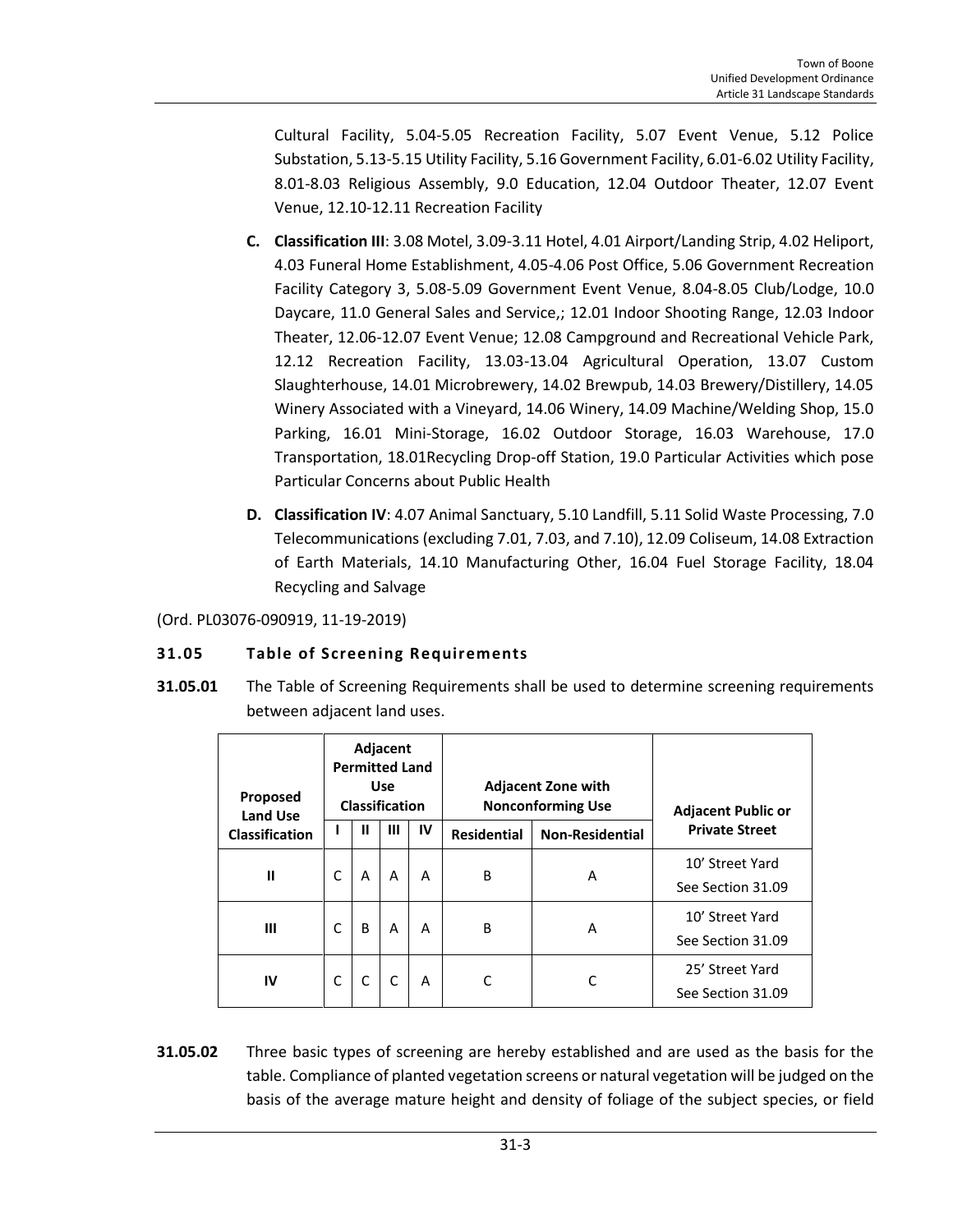observation of existing vegetation. All types may be composed of a wall, fence, landscaped earth berm, planted vegetation, or existing vegetation. Suggested plant material is included in Appendix C, Town of Boone Details and Specifications Manual.

- **A.** Standard Screen, Type "A" is a screen composed of intermittent visual obstructions from the ground to a height of at least twenty feet (20'). The standard screen is intended to create a separation of spaces without necessarily eliminating visual contact between the spaces.
- **B.** Semi-Opaque Screen, Type "B" is intended to partially block the view between uses and to create a strong distinction of separation of spaces. At maturity, the portion of intermittent visual obstructions should not contain any completely unobstructed openings more than ten feet (10') wide.
- **C.** Opaque Screen, Type "C" is a screen that is opaque from the ground to a height of at least six feet (6'), with intermittent visual obstructions from the opaque portion to a height of at least twenty feet (20'). An opaque screen is intended to exclude completely all visual contact between uses and to create a strong spatial separation. The opaque portion of the screen must be opaque in all seasons of the year. At maturity, the portion of intermittent visual obstruction should not contain any completely unobstructed openings more than ten feet (10') wide.

| <b>Screening Type</b> | <b>Required Width of Bufferyard</b> |  |  |
|-----------------------|-------------------------------------|--|--|
| Type "A" Standard     | $10$ ft.                            |  |  |
| Type "B" Semi-Opaque  | 15 ft.                              |  |  |
| Type "C" Opaque       | $25$ ft.                            |  |  |

(Ord. 20140384, 08-18-2014)

# <span id="page-3-0"></span>**31.06 Buffer and Screen Requirements**

# **31.06.01 Existing Vegetation**

Buffers require provision of both physical separation and landscape elements to meet the intent of this Ordinance. Existing vegetation shall be used to meet all or part of the requirements of this Section wherever possible, if it provides the same level of obscurity as the planted buffer required below. Vegetation to be saved shall be identified on site plans along with protection measures to be used during grading and construction. See Section 31.13 for protection measures required and calculation of credits for existing trees.

# **31.06.02 Planted Vegetation**

**A.** Required plantings include for a mix of large shade trees, small trees, large shrubs, and smaller shrubs to provide variable height screening, and a variety of plantings and seasonal color. Evergreen trees are used to provide a more opaque screen, as well as more natural appearance to the buffer. The mix is designed to create a buffer which will give a satisfactory screen within three (3) to five (5) years of planting, under normal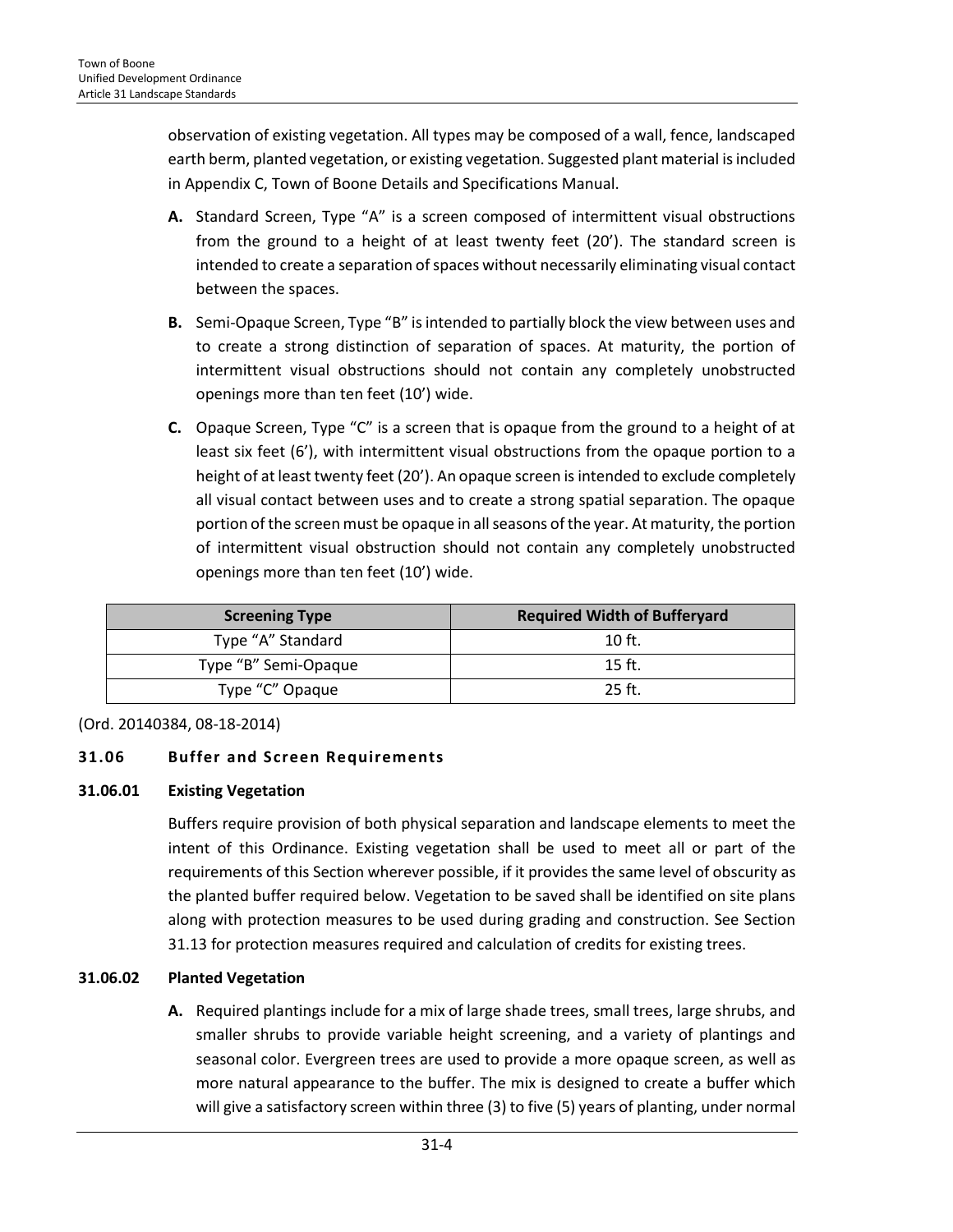| <b>Buffer Type</b>                                | "A" Buffer | "B" Buffer | "C" Buffer |
|---------------------------------------------------|------------|------------|------------|
| Minimum Bufferyard Width                          | 10 feet    | 15 feet    | 25 feet    |
|                                                   |            |            |            |
| Total Number of Plants per 100 Linear Feet        | 20         | 30         | 40         |
| Number of Evergreen Trees                         | 3          | 10         | 15         |
| Number of Large Deciduous Trees                   |            | ς          |            |
| <b>Number of Small Deciduous Trees</b>            | C.         | 2          |            |
| Number of Shrubs (at least 75% must be evergreen) | 14         | 15         | 15         |

maintenance, while allowing room for the various plants to grow. Planting requirements for buffers include both trees and shrubs as described below.

- **B.** The plant list must only describe plant sizes on the landscape plan by: height for shrubs (gallon sizes for shrubs will not be approved), height for evergreen trees and either or both caliper and height for deciduous trees.
	- 1. Minimum plant sizes for buffer requirements:
		- a. Evergreen tree: Minimum height of eight feet (8') at planting.
		- b. Large deciduous tree: Minimum caliper of two and one-half inches (2 ½") with a height of twelve to fourteen feet  $(12' - 14')$  at planting.
		- c. Small deciduous tree: Minimum caliper of one inch (1") with a height of eight feet (8') at planting.
		- d. Shrubs: Minimum height of eighteen inches (18") at planting.
- **C. Plant Standards**. All plants must meet the requirements of the most recent edition of the American Standards for Nursery Stock. Plants must be healthy, well branched, and free of disease and insect infestation.

# **31.06.03 Use of Bufferyards**

Required bufferyards shall not be disturbed for any reason except for approved driveway openings, pedestrian or bicycle paths, designated greenways, utilities, drainage ways, bioretention areas, walls, fences, and other passive or minor uses compatible with the general separation of land uses and provided that the total number of required plantings are still met. Approval from the Administrator is required prior to initiating any disturbance of the buffer. Utility easements may be included in the width of the buffer with the following conditions:

- **A.** Utility lines should be located cross perpendicular to a buffer, if possible, to minimize the impact.
- **B.** If utility lines must run within bufferyard, they must be located along the edge of the bufferyard.
- **C.** The applicant should minimize the amount of plantings for the bufferyard in the utility easement area so they will not have to be removed if the utility line needs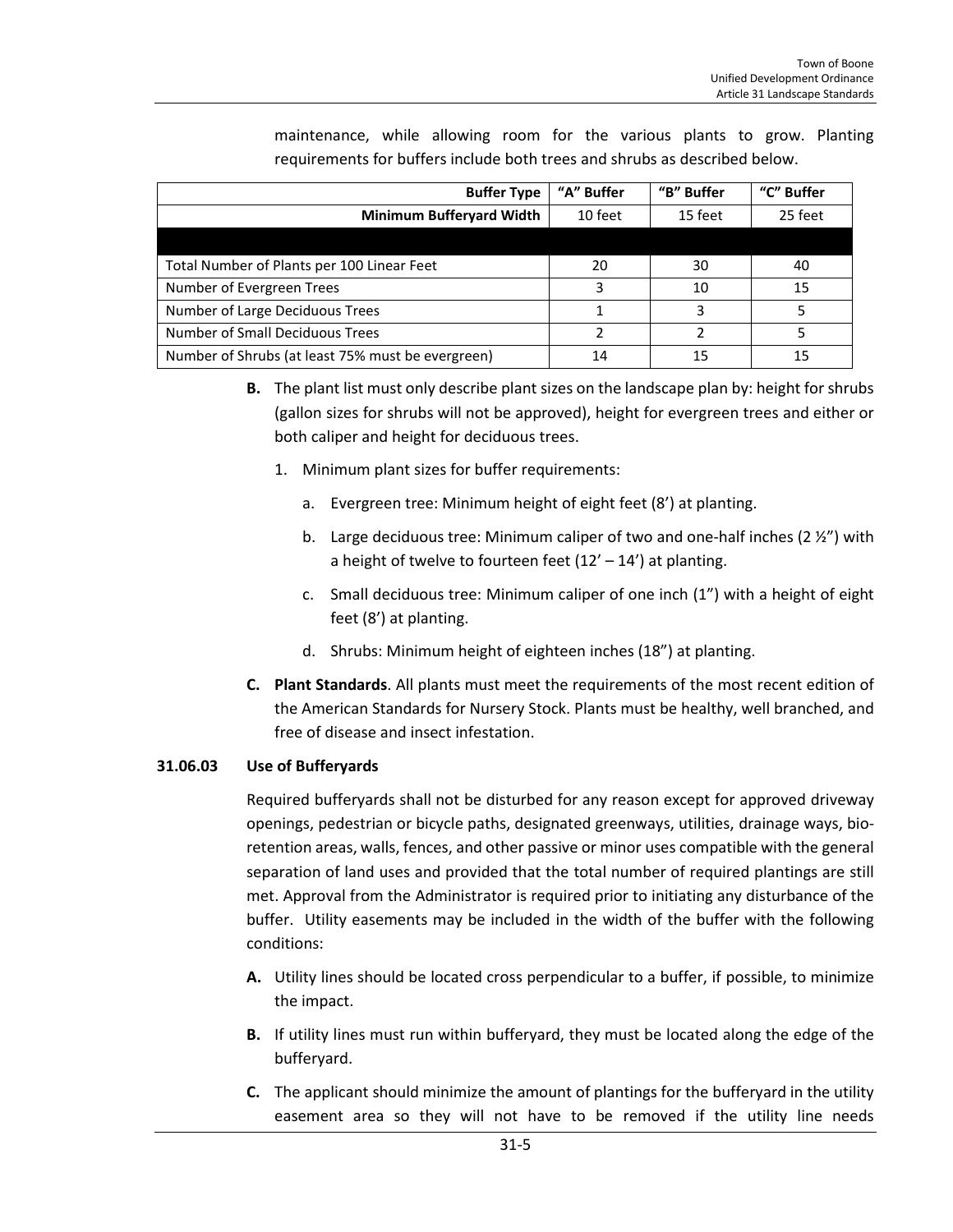maintenance. If an applicant plans to plant in the utility easements, approval must be obtained from the affected utility companies to ensure that plantings will not conflict with the installation, operation, or maintenance of utility lines. Trees and shrubs planted within the utility easement will not count towards the buffer planting requirement unless they are approved by the utility companies. This may necessitate adding more land to the buffer to accommodate the required number of plantings.

#### **31.06.04 Bufferyard Reductions**

The width of the buffer may be reduced with the use of a fence or wall. If an applicant plans to build a fence or wall, a "C" buffer classification reduces to a "B" buffer classification and a "B" buffer classification reduces to an "A" buffer classification. Fences and walls must meet the following standards:

- **A.** Fences or walls shall be constructed of wood, brick, stone, or other masonry, and be architecturally compatible with the proposed structure. A detailed drawing of the screen must be shown on the landscape plan and approved by the Administrator.
- **B.** Walls and fences shall be solid construction and opaque.
- **C.** Walls and fences shall be a minimum height of six feet (6').
- **D.** The wall or fence shall be located in the center of the buffer with vegetation planted on either side.

# **31.06.05 Loading Docks, Screening of Solid Waste and Recycling Container Areas, Outdoor Storage Areas, Utility Structures and Rainwater Harvesting Systems**

- **A.** Loading docks, solid waste and recycling containers, outdoor storage, mechanical and HVAC equipment, rainwater harvesting systems, and similar facilities on the roof, on the ground, or on buildings shall be incorporated into the overall design theme. These areas shall be located and screened so that the visual impacts of these facilities are fully contained and out of view from adjacent properties and public streets.
	- 1. Accessory solar energy systems are exempt from this screening requirement.
- **B.** Solid waste and recycling containers (when required) shall be screened in accordance with the Solid Waste and Recycling Enclosure Detail (Subsection 22.13.03). The design and materials of the enclosure, fence or wall must be presented as part of the site plan or subdivision approval process. The screening material shall be architecturally compatible with the principal building(s) on site. Landscape plantings compatible with the overall landscape plan may be required outside of enclosures where they are in public view from a street and it is necessary to soften the enclosures appearance.
- **C.** Outdoor storage areas shall be located along the side or the rear of the principle structure and screened so that the visual impacts are fully contained and out of view from adjacent properties and public streets. Screening material may include fence, wall or landscaping so long as materials are architecturally compatible with the principle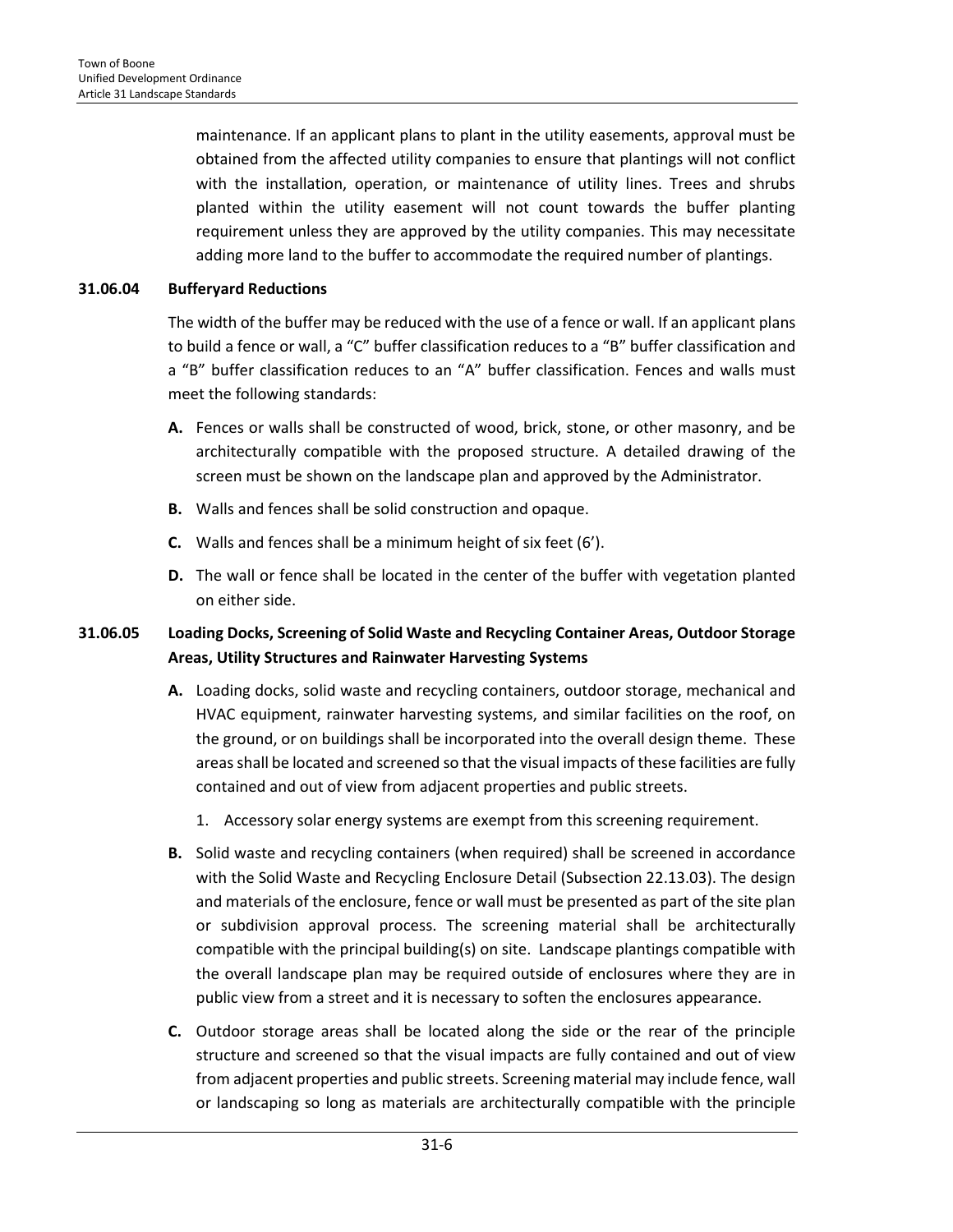building(s) on site and will provide an opaque screen. All areas utilized for outdoor storage must be located in areas specifically designed for outdoor storage and is prohibited in or on designated exterior walkways, parking areas, driveways, and landscape areas.

(Ord. 20140384, 08-18-2014; Ord. PL05272-110121, 12-08-21)

#### <span id="page-6-0"></span>**31.07 Combination Uses**

- **31.07.01** The screening requirement between a combination use and an adjacent use shall be that required for the use necessitating the greatest visual obstruction.
- **31.07.02** Unless otherwise required for a structure, including a vehicle accommodation area or street, internal screening shall not be required between composite uses.

#### <span id="page-6-1"></span>**31.08 Subdivisions**

- **31.08.01** When undeveloped land is subdivided and undeveloped lots only are sold, the applicant shall not be required to install any screening. Screening shall be required, if at all, only when the lots are developed, and the responsibility for installing such screening shall be determined in accordance with the requirements of this Article.
- **31.08.02** It shall be the responsibility of all new subdivision applicants to submit a tree survey in areas of land disturbance associated with construction of streets, drainage, utilities, and stormwater management areas. The tree survey shall be drawn to engineers scale and accurately designate the species, location and diameter of all trees eight inches (8") in diameter and greater.
	- **A.** Every subdivision shall retain all existing healthy Historic trees with drip lines outside the land disturbing limits associated with proposed streets, drainage, utilities and stormwater management areas. An applicant may be required to modify their design in order to preserve healthy Historic trees, provided the redesign can be accommodated without reducing the intensity of the development on the site or increasing the area of land disturbance.
	- **B.** Every subdivision shall retain all existing healthy Significant trees with drip lines outside the land disturbing limits associated with proposed streets, drainage, utilities and stormwater management areas.

#### <span id="page-6-2"></span>**31.09 Screening Along Streets**

**31.09.01** The required minimum street yard shall be ten feet (10') and a maximum of twenty-five feet (25'), measured perpendicular from the street right-of-way. An average of one (1) large tree two and one-half inch (2 ½") minimum caliper (unless subject to overhead power lines) per thirty feet (30') of street frontage is required. Innovative design in tree arrangement is encouraged. Trees planted to satisfy this Section shall not be placed uniformly but in an irregular pattern. However, the minimum spacing between street trees shall be twenty feet (20') and the maximum shall be forty feet (40'). The applicant shall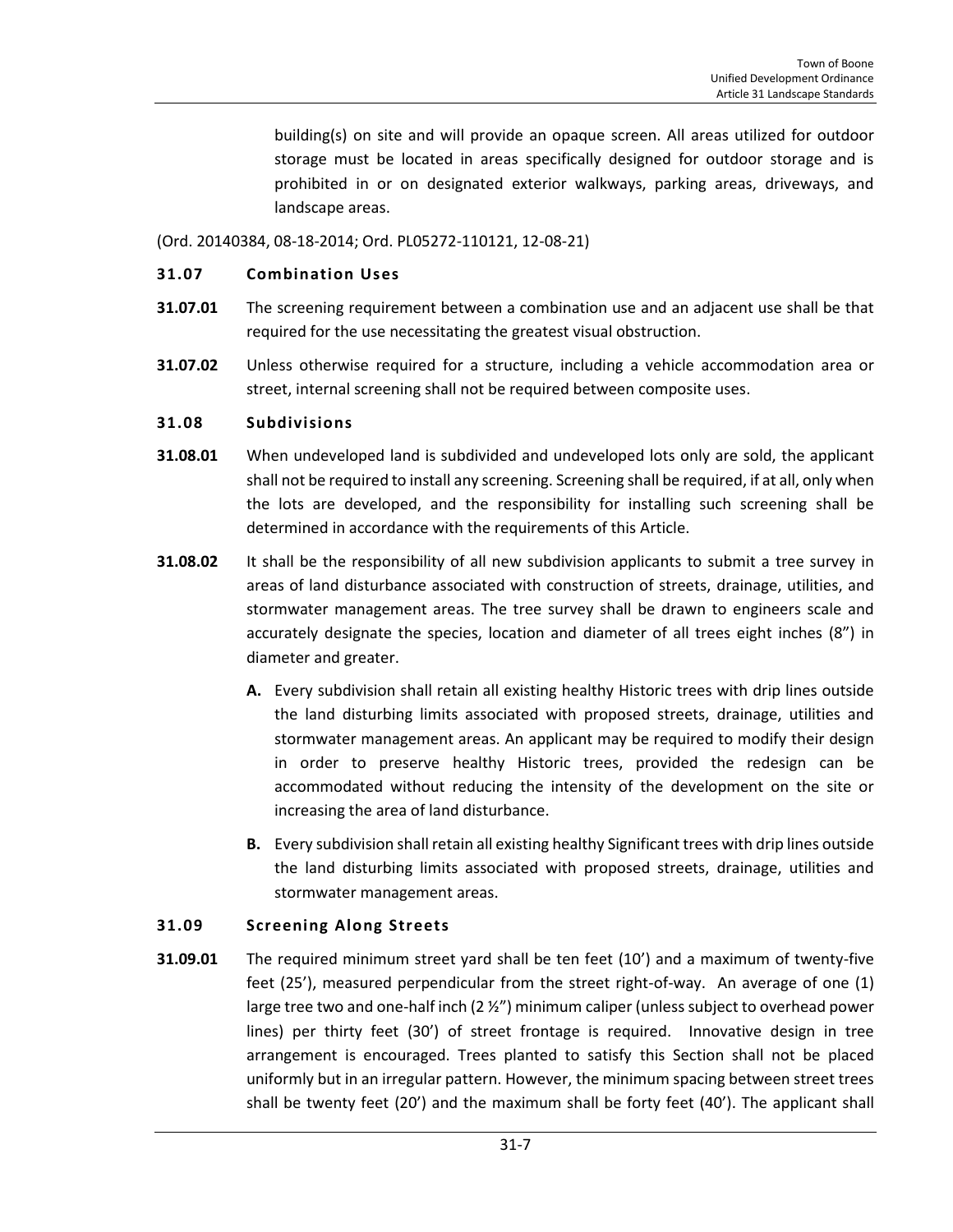either plant or retain sufficient trees so that, there is for every thirty feet (30') of street frontage at least an average of one (1) deciduous tree that has or will have when fully mature a trunk at least twelve inches (12") in diameter at maturity.

- **31.09.02** The Administrator shall have the authority to vary on a case-by-case basis the amount and size of required street trees where an alternative requirement would address unique site conditions and allow design flexibility while still serving the objectives for street tree standards. At least 250 square feet of contiguous, un-encroached growing area shall be provided for each tree. Planting location shall take into consideration any roadway widening identified on approved thoroughfare plans but not provided by the development.
- **31.09.03** Evergreen shrubs at the rate of one eighteen inch (18") minimum height shrub per three linear feet (3 lf) of property line abutting public streets less driveways, of a species expected to reach a minimum height of thirty inches (30") and a minimum spread of thirty inches (30") within three (3) to five (5) years of planting.
- **31.09.04** Except in the B1 Central Business District, when a surface parking lot is a principal land use or a component of a combination use, the following provisions shall apply:
	- **A.** The minimum street yard shall be twenty-five feet (25') measured perpendicular from the street right-of-way but the minimum street yard may be reduced by one foot (1') for every two feet (2') below adjacent street grade when the Administrator concludes the parking area shall have less of a visual impact than at street level.
	- **B.** An average of one (1) large tree, two and one-half inch (2 ½") minimum caliper, per twenty- five feet (25') of street frontage shall be provided.
	- **C.** An average of one (1) large evergreen tree, eight feet (8') minimum height, per fifty feet (50') of street frontage shall be provided.
	- **D.** Shrubs at the rate of one (1) eighteen inch (18") minimum height per two linear feet (2') of street frontage shall be provided. The shrubs shall be of a species expected to reach a minimum height of thirty inches (30") and a minimum spread of thirty inches (30") within five (5) years of planting. At least seventy-five percent (75%) of shrubbery in this area must be evergreen.
		- 1. When a proposed parking area will be substantially below grade and shrubbery will not be visible from the street, the Administrator may reduce this requirement.
	- **E.** A minimum three foot (3') opaque decorative brick/rock wall not to exceed six feet (6') in height with landscape plantings along the street side or an earthen berm at least three feet (3') in height with landscape plantings incorporated into the design of the berm or a combination of both must be provided along any street frontage.
	- **F.** The height of any berm shall be undulating and the base shall be curving in nature.
	- **G.** A parking area that is located above or below the adjacent street level must design the plant material in the street yard in such a way as to maximize screening from the street.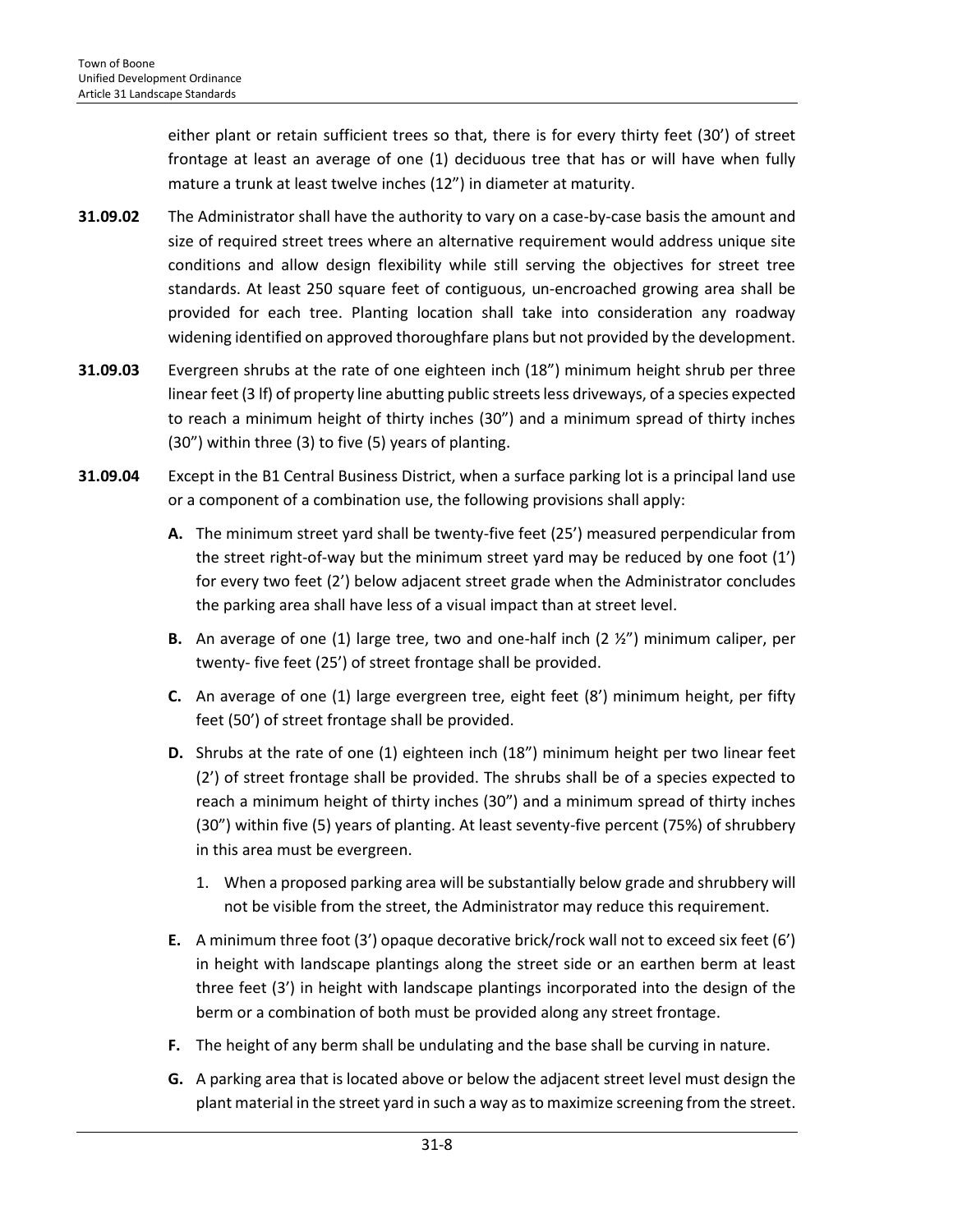- **31.09.05** In the B1 Central Business District, when a surface parking lot is a principal land use or a component of a combination use the following provisions shall apply:
	- **A.** The minimum street yard shall be ten feet (10') measured perpendicular from the street right-of-way.
	- **B.** An average of one (1) large tree, two and one-half inch (2 ½") minimum caliper, per twenty- five feet (25') of street frontage shall be provided.
	- **C.** An average of one (1) large evergreen tree, eight feet (8') minimum height, per fifty feet (50') of street frontage shall be provided.
	- **D.** Shrubs at the rate of one (1) eighteen inch (18") minimum height per three linear feet (3 lf) of street frontage shall be provided. The shrubs shall be of a species expected to reach a minimum height of thirty inches (30") and a minimum spread of thirty inches (30") within five (5) years of planting. At least seventy-five percent (75%) of shrubbery in this area must be evergreen.
		- 1. When a proposed parking area will be substantially below grade and shrubbery will not be visible from the street, the Administrator may reduce this requirement.
	- **E.** A minimum three foot (3') opaque decorative red brick/native rock wall not to exceed six feet (6') in height with landscape plantings along the street side shall be provided.
	- **F.** A parking area that is located above or below the adjacent street level must design the plant material in the street yard in such a way as to maximize screening from the street.

(Ord. PL04727-050721, 07-01-2021)

# <span id="page-8-0"></span>**31.10 Vehicular Surface Area**

- **31.10.01** The purpose of this Section is to provide visual relief from large expanses of pavement with the introduction of landscape plantings. Trees and shrubs are required in and around parking lots with more than six (6) spaces to provide attractive views from roads and adjacent properties, provide shade to reduce heat generated by impervious surfaces, reduce glare from parking lots, and to help filter exhaust from vehicles.
- **31.10.02** Plant beds shall be evenly distributed throughout the vehicular surface areas for maximum shade. No portion of the vehicular surface area shall be further than sixty feet (60') from the trunk of a large deciduous tree, except for areas that cannot reasonably be landscaped in the interior as determined by the Administrator, including, but not limited to, truck loading and unloading spaces and vehicle storage areas.
- **31.10.03** Plantings which shall be used to meet these requirements shall be located within the vehicular surface area or in plant beds directly adjacent to the surface areas. Trees along the adjacent street or yard areas and a maximum of ten feet (10') from the vehicular surface area may be used to meet this requirement.
	- **A.** Plant bed islands within the vehicular surface area shall be a minimum ten feet (10') in width to allow for adequate root aeration and expansion.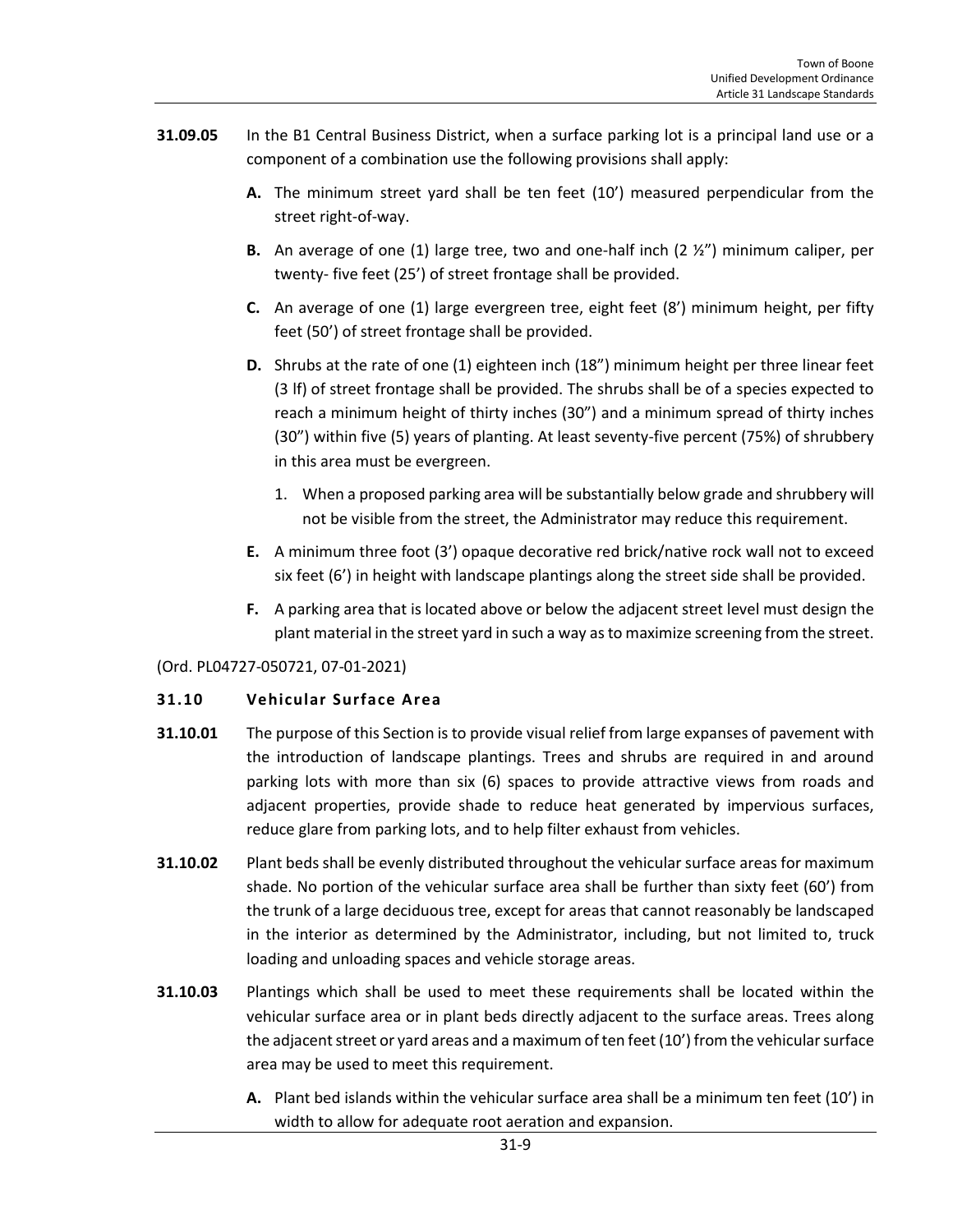- **B.** Plant bed islands shall provide a minimum 250 square feet of contiguous growing area for each tree.
- **C.** Planting areas and islands shall be protected by barriers including but not limited to curbs, bollards, wheel stops, walls or fences.
- **D.** Plantings shall be arranged so as not to interfere with driver vision, vehicle circulation, or pedestrian circulation.
- **31.10.04** Shrubs shall be planted at the rate of one (1) eighteen inch (18") minimum height evergreen or deciduous shrub per every 250 square feet of vehicular surface area. Shrubs to meet this requirement must be located within fifteen feet (15') of the paved area. Additionally, shrubs shall be located to facilitate safe sight distances within parking areas, and to protect them from overhangs of motor vehicles.
	- **A.** Minimum curb radii of three feet (3') are required on the corners of all planting islands and medians to allow for free movement of motor vehicles around planting materials. All islands shall have raised edging around them to further protect plant material from being run over by motor vehicles.
	- **B.** Shrubs shall not be planted within six feet (6') of a trunk of a new tree, nor within the drip line of a protected, existing tree.
- **31.10.05** Parking areas shall be separated from the exterior wall of a structure by landscaped planting areas at least four feet (4') in width. Planting areas may be omitted where necessary to accommodate pedestrian entrance ways. Alternative planting areas meeting the purpose and intent of this Section may be approved by the Administrator.

# <span id="page-9-0"></span>**31.11 Flexibility in Administration Required**

- **31.11.01** The requirements of this Article are established by the Council as standards that presumptively result in a better overall appearance of the built environment and protect the natural resources of the community. The Council recognizes that due to the particular nature of a tract, the nature of the proposal, or other factors, that the objectives of this Article may be achieved even though the standards are not adhered to with mathematical precision. Therefore, the Administrator is authorized to permit deviations from these standards when both of the following conditions are met:
	- **A.** The objectives underlying these standards can be met without strict adherence to them.
	- **B.** Because peculiarities in the applicant's tract of land or the facilities proposed would make it unreasonable to require strict adherence to these standards.
- **31.11.02** Whenever the permit-issuing authority authorizes any deviation from the standards, the official record of action taken on the development application shall contain a statement of the reasons for allowing the deviation.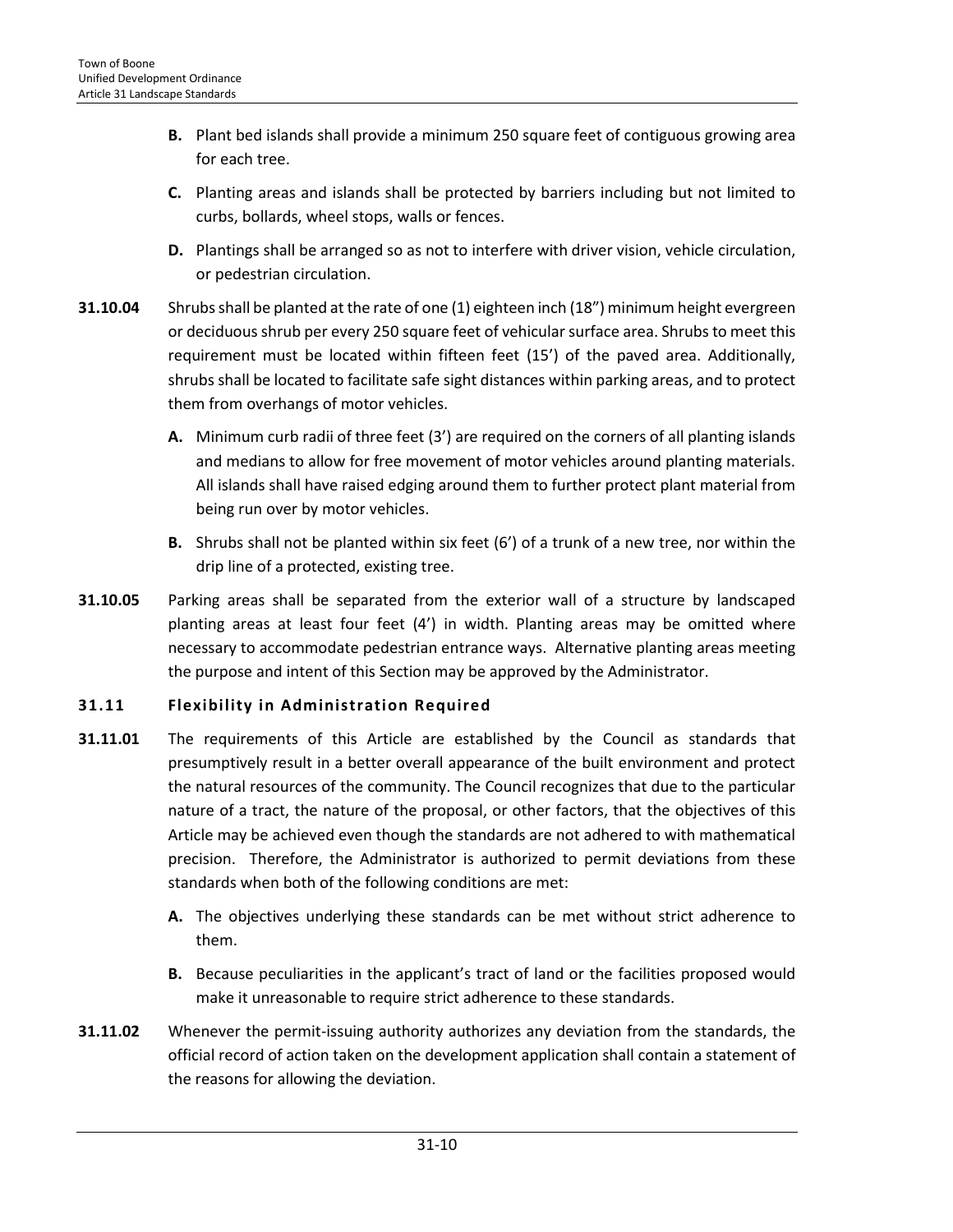#### <span id="page-10-0"></span>**31.12 Compliance and Maintenance**

#### **31.12.01 Certificate of Occupancy, Completion, or Zoning Compliance**

- **A.** Landscaping must be installed according to the approved site plan and inspected prior to receiving final certification.
- **B.** All plant material shall meet or exceed size and shape relationships specified in the latest edition of the American Standard for Nursery Stock published by the American Association of Nurserymen.
	- 1. All sizes specified refer to size at time of planting. Vegetation shall be planted to ensure the best chance of survival and to reduce the potential expense of replacing damaged plant material.
	- 2. Caliper of the trunk of all new planted trees shall be taken six inches (6") above ground up to and including four-inch (4") caliper, and twelve inches (12") above the ground for larger sizes. Seldom are tree trunks perfectly round. Caliper measurements may be taken with "pincer" type caliper, or diameter tape.
- **C.** Plant material must be installed by a landscape contractor licensed to practice in the State of North Carolina, except that this provision does not apply with respect to:
	- 1. Landscaping work where the price of all contracts for labor, material, and other items for a given job site during any consecutive 12-month period is less than \$30,000.00;
	- 2. A federal, State, or local governmental agency performing landscaping on public property;
	- 3. A landowner performing landscape work on their own property;
	- 4. A general contractor licensed under Article 1 of Chapter 87 of the General Statutes who possesses a classification under G.S. 87-10(b) as a building contractor, a residential contractor, or a public utilities contractor;
	- 5. Any other circumstance where the installation qualifies for an exemption under §13 of Chapter 89D of the General Statutes (as such may be amended from time to time).

#### **31.12.02 Request for Extension of Compliance**

**A.** It is recognized that land development occurs continuously and that if the season or weather conditions prohibit planting the materials, the applicant may file a written request for extension of compliance with landscaping requirements with the Administrator, which states the reasons why the request is being made. If the Administrator finds that there are unfavorable conditions for planting, an extension of compliance with landscaping requirements may be allowed. Along with the letter the applicant must provide a performance guarantee in compliance with UDO Section 4.13.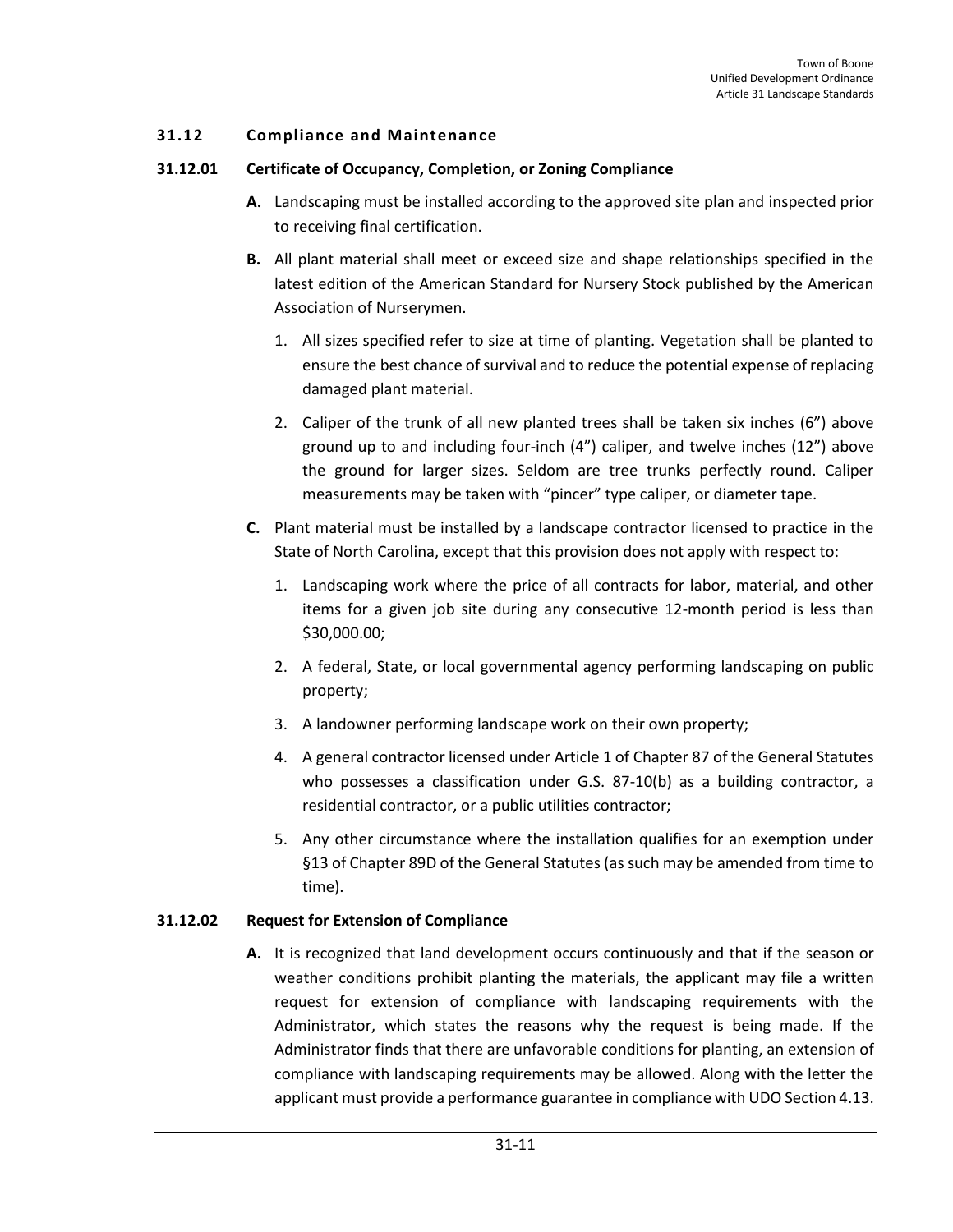# **31.12.03 Compliance of Maintenance**

- **A.** The owners of the property and their agents, heirs, or assigns shall be responsible for the installation, preservation, and maintenance of all planting and physical features required under this Article. The disturbance of any landscaped area or vegetation installed pursuant to the Article shall constitute a violation of the site plan or subdivision plan. Any vegetation that is dead, substandard, unhealthy, of poor structural quality, or missing, shall be removed and replaced in conformance with the standards of this Ordinance and to the approved site plan or subdivision plan.
	- 1. Should significant amounts of landscaping or physical elements used to meet requirements be lost due to an unusual weather occurrence or natural catastrophe, the landowner shall submit a plan detailing their intent in replacing lost material. Replacement planting may occur within a phased basis as approved by the Administrator. The owner shall have one (1) year or one (1) growing season, whichever is sooner, to replace or replant.

#### **31.12.04 Prohibited Pruning**

- **A.** All plant materials required by this Article shall be allowed to reach their mature size and shall be maintained at their mature size. Any trimming or pruning must be conducted in strict accordance with the current edition of "Tree, Shrub, and other Woody Plant Maintenance – Standard Practices" of the American National Standard for Tree Care Operations (ANSI 300). Required plantings shall not be cut or excessively pruned or otherwise damaged so that their natural form is impaired. Improper pruning includes the removal of the central leader, removal of more than twenty-five percent (25%) of the foliage within an annual growing season, removal of twenty-five percent (25%) of the foliage of a branch or limb when it is cut back to a lateral branch, and cutting a branch back to a lateral not large enough to assume apical dominance.
	- 1. A violation of this Subsection shall subject the violator to a civil penalty as set forth in Section 12.07 for any improperly pruned, damaged, or excessively trimmed tree. In addition to this civil penalty, if more than fifty percent (50%) of the crown of a tree is removed within a continuous five-year period, the owner of the property, where a violation has occurred, shall replace each improperly pruned, damaged, or excessively trimmed tree with the appropriate replacement rate in accordance with Subsection 31.13.02.
	- 2. Any replacement tree shall be planted in a planting area of at least 250 square feet of contiguous growing area for each and shall have a minimum dimension of seven feet (7'). If the property whereon the violation has occurred fails to contain sufficient land area to replant the required replacement trees and replacement trees cannot be planted on adjoining public street rights-of-way, then in lieu of such replacement trees, a fee equal to \$100 per caliper inch of 2  $\frac{1}{2}$ " replacement trees shall be paid to the Town. The Town's Administrator may require crown restoration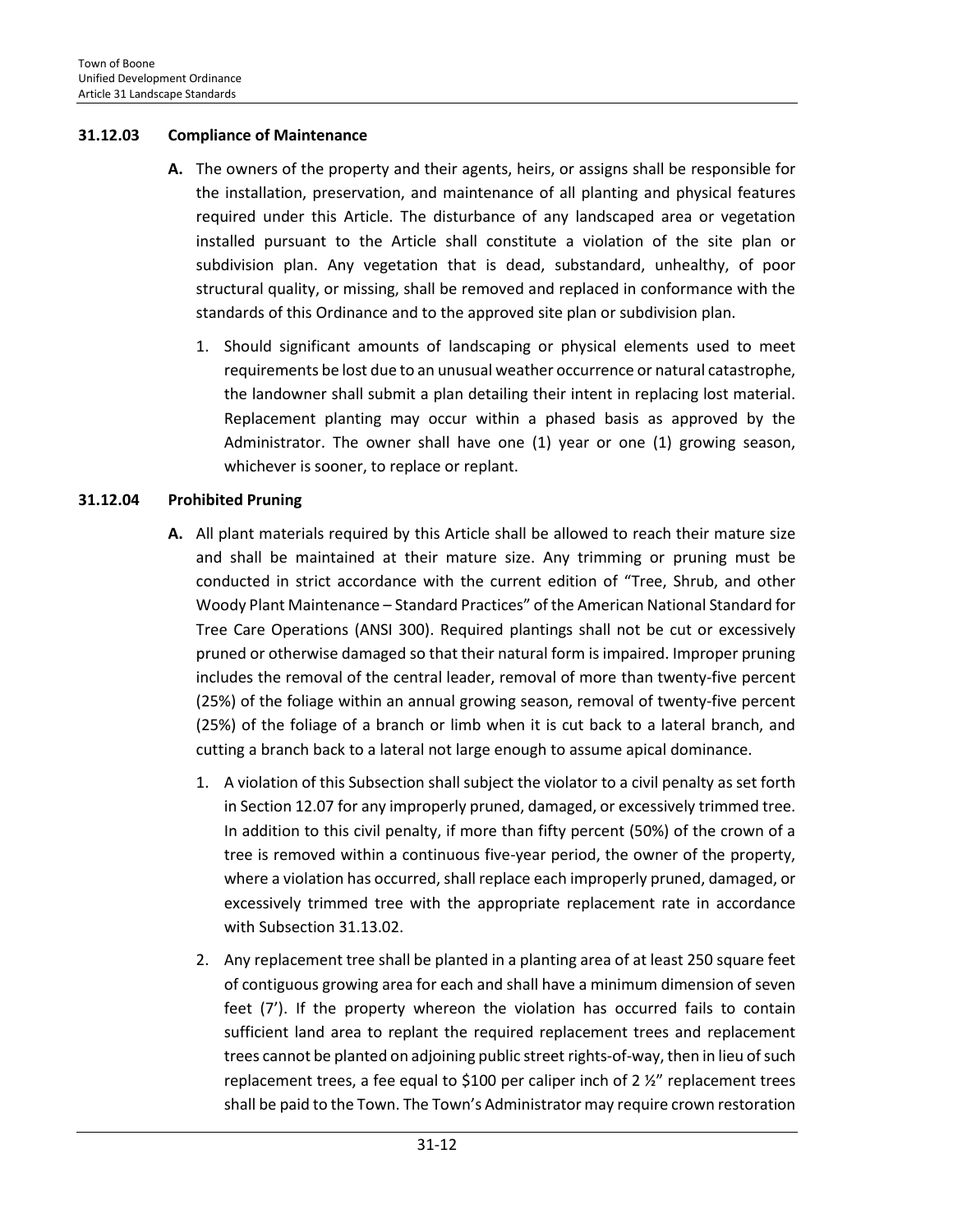and/or crown reduction in accordance with the current edition of "Tree, Shrub, and other Woody Plant Maintenance – Standard Practices" of the American National Standard for Tree Care Operations (ANSI 300) for any improperly pruned, damaged, or excessively trimmed tree. All such corrective pruning shall be done under the supervision of a Certified Horticulturist, Arborist or Forester, Landscape Architect, North Carolina Landscape Contractor, or North Carolina Certified Plant Professional and approved by the Administrator.

(Ord. 20160226, 06-16-2016; Ord. PL04727-050721, 07-01-2021)

# <span id="page-12-0"></span>**31.13 Preservation of Existing Trees and Vegetation**

- **31.13.01** Preserving trees can improve the aesthetic quality of the site and improve property values, provide environmental benefits, mitigate the impacts of development on the community, and help minimize opposition to the proposed development. It is recommended that groups of trees be preserved, as well as individual trees.
- **31.13.02** Existing healthy preserved trees and shrubs may be credited towards required buffer trees, street trees, and parking lot trees according to the following:
	- **A.** Preserved trees may be credited at the rate of:
		- 1.  $2" 6"$  caliper tree = 1 tree
		- 2.  $7'' 12''$  caliper tree = 2 trees
		- 3.  $13'' 18''$  caliper tree = 3 trees
		- 4.  $19'' 24''$  caliper tree = 4 trees
		- 5. 25" + caliper tree = 5 trees

Note: All replacement trees are required to be a minimum two and one-half inch  $(2 \frac{1}{2})$ caliper with a height of twelve to fourteen feet (12'- 14').

- **31.13.03** In order to receive credit, preserved vegetation must be certified in good health and condition by a Certified Horticulturist, Arborist or Forester, Landscape Architect, North Carolina Landscape Contractor, or N. C. Certified Plant Professional. Trees designated to be preserved must be indicated on the Landscape and Grading Plans. Protective barriers must be shown on the Landscape and Grading Plans in accordance with the requirements of Subsection 31.13.10. If a preserved tree dies after completion of the project, it must be replaced with the total number of trees which were credited to the existing tree.
- **31.13.04** Every development shall retain all existing healthy Historic trees with drip lines outside the building footprint except new subdivisions. New subdivisions shall refer to Section 31.08. An applicant will be required to modify their design in order to preserve healthy Historic trees, provided the redesign can be accommodated without reducing the intensity of development on the site.
- **31.13.05** It shall be the responsibility of all applicants that submit site plans for new construction to submit a tree survey of the site proposed for development except for new subdivisions. New subdivisions shall submit a tree survey in accordance with Subsection 31.08.02. The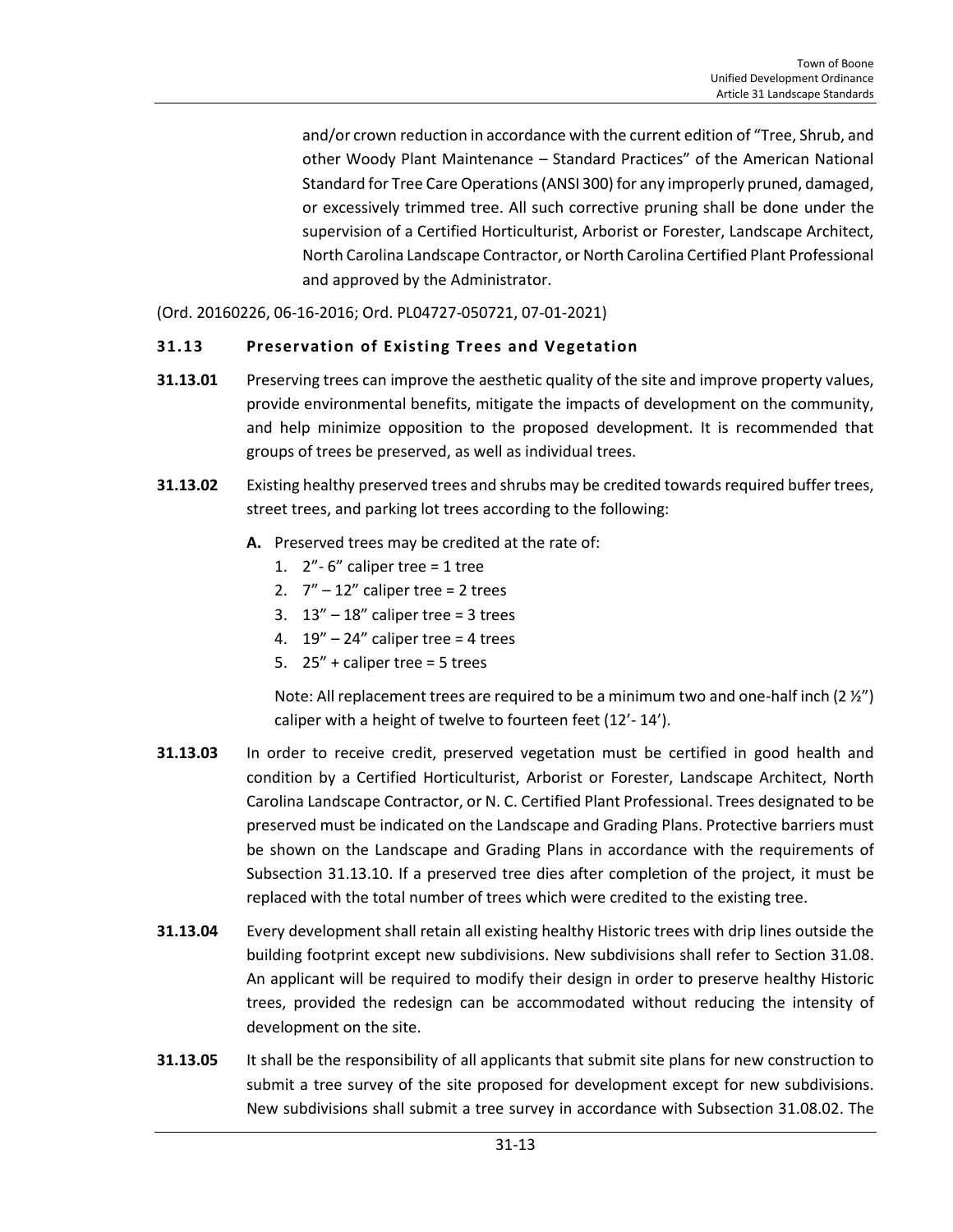tree survey shall be drawn to engineers scale and accurately designate the species, location and diameter of all trees eight inches (8") in diameter or greater on the site, and all trees proposed for credit as provided in Subsection 31.13.02.

- **31.13.06** If a landowner contends a tree is or is not healthy and the Administrator is in disagreement with such claim, the landowner shall submit an evaluation of the tree's health, performed by an individual who meets the requirements established in Subsection 31.13.03. If such evaluation determines the tree is not in good health or will not remain healthy under new conditions proposed for the site, the Administrator shall permit the removal of the tree(s).
- **31.13.07** Every development shall retain all existing healthy significant trees with drip lines outside the building and paving area footprint to the greatest extent possible. An applicant may be required to modify their design in order to preserve healthy Significant trees, provided the redesign can be accommodated without reducing the intensity of development on the site.
- **31.13.08** The permit-issuing authority may approve reductions in the requirements for the number of parking spaces or loading area requirements in order to facilitate preservation of Historic and Significant trees.
- **31.13.09** The standard measurement for existing trees to be preserved shall be the Diameter-atbreast-height (Dbh) measured in inches at a height of four and one-half feet (4 ½') above ground. If a tree splits into multiple trunks below four and one-half feet  $(4 \frac{1}{2})$ , then each trunk is measured as a separate tree. A tree which splits into multiple trunks above four and one-half feet (4  $\frac{1}{2}$ ) is measured as a single tree at four and one-half feet (4  $\frac{1}{2}$ ).

# **31.13.10 Protection of Existing Vegetation**

- **A.** No grading or other land disturbing activity can occur on a site with existing trees which are designated to be preserved in order to meet the landscaping requirements until protective barriers are installed by the applicant and approved by the Administrator.
- **B.** For purposes of this Article, the Tree Protection Area is defined as that area within a circle drawn with the tree's trunk as the center and a radius defined by the tree's drip line (which is the perimeter formed by the points farthest away from the trunk of a tree where precipitation falling from the branches of that tree lands on the ground). No storage of materials, dumping of waste materials, fill or parking of equipment shall be allowed within this protected area, either during construction or after completion. No structures shall be permitted within the protected area unless approved by the Administrator.
- **C.** A protection fence constructed of a high visible material resistant to degradation by sun, wind and moisture for the duration of the construction, shall be used.
- **D.** If a violation of Section 31.13 occurs and as a result protected trees or shrubs die after a certificate of occupancy is issued for the development, then the owner of the property and their agents, heirs, or assigns shall be required to replace the tree using the credits in Subsection 31.13.03. Such replacement must take place within thirty (30)